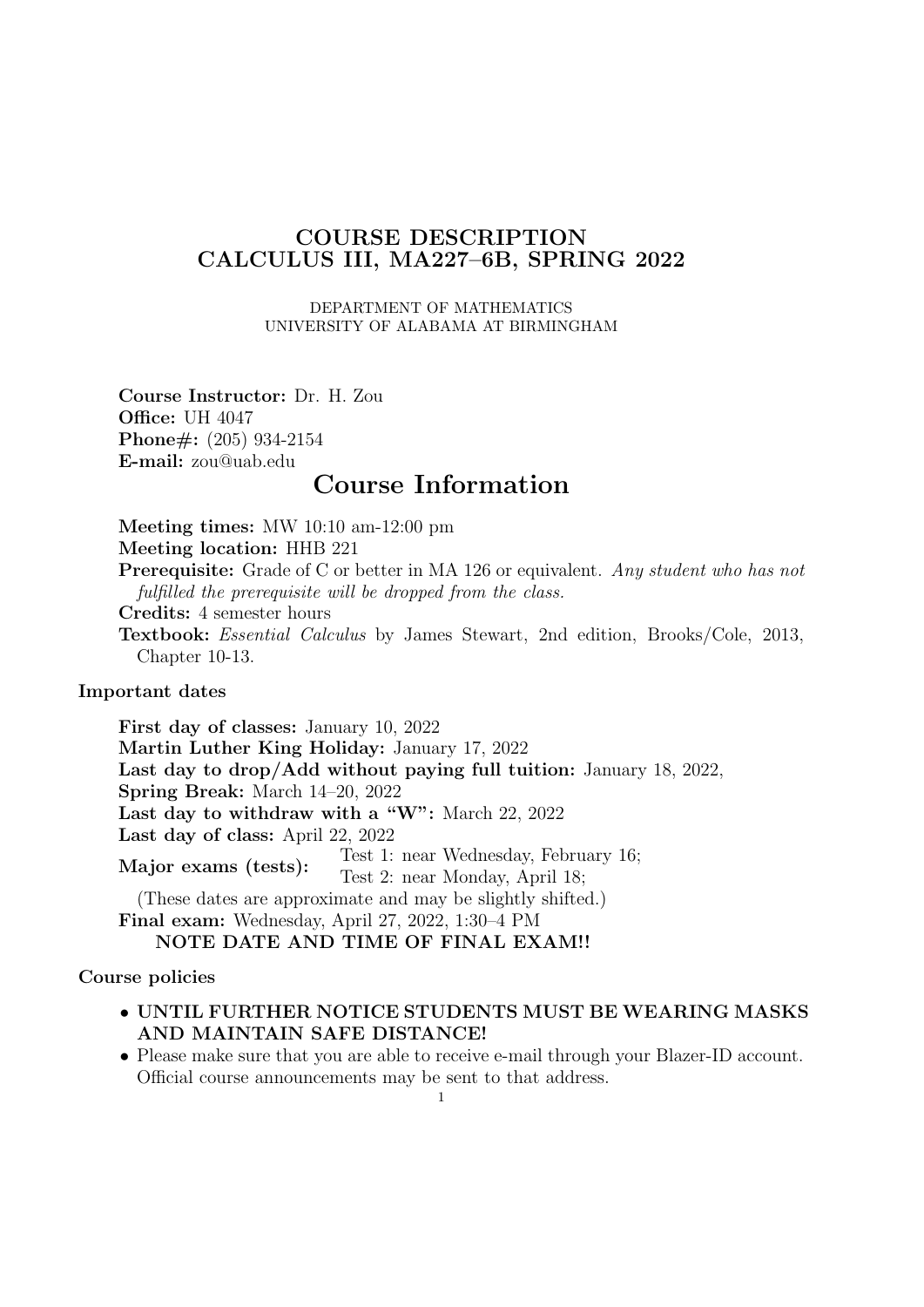### 2 DEPARTMENT OF MATHEMATICS UNIVERSITY OF ALABAMA AT BIRMINGHAM

- If your are contacted by the Early Alert Program, you should consider taking advantage of the services it offers. Various services to assist you are also listed in the *Student Resources* section of the *Blazernet* web site.
- If a test is missed due to a serious verifiable circumstance or official university business, the test grade will be replaced with the final exam score. Otherwise, if you miss an exam you will receive a zero score for this exam. In the unlikely event when two or more midterm tests are missed due to a serious verifiable circumstance or official university business, the matter will be resolved on the case by case basis in cooperation between the student, the instructor, and the coordinator of Calculus I classes. In any case you **must** inform your instructor of such circumstances **before** the exam takes place.
- Calculators (without internet access) will be allowed during any of the tests or quizzes. In addition, students can bring one quick reference card to tests, including the final exam (i.e., a standard size 5*′′ ×* 8 *′′*-index card; both sides can be used).

### **Methods of teaching and learning:**

- Class meetings of 110 minutes consisting of lectures and discussions of examples and homework problems. Time also includes two in-class tests.
- *•* Students are expected to undertake at least 10 hours of private study and homework per week.
- The online homework system WebAssign will be used (look for more information below).

### **Assessment procedures:**

- Student achievement will be assessed by the following measures:
	- **– Regular online homework.** Feedback is provided when wrong answers are given. Students are encouraged to retake the homework problems (with randomly changed parameters) until they obtain correct answers. An unlimited number of takes is allowed during the week in which the set is available. Homework contributes 10% to the course average. Problems on tests are modeled after homework problems. Staying on top of homework is therefore extremely important.
	- **– (Unannounced) quizzes.** Quiz problems are similar to the homework problem sets. This allows students to gauge whether they are ready to work problems in a test situation. Quizzes and projects contribute 10% to the course average.
	- **– Two in class tests.** Partial credit is awarded where appropriate. Each test contributes 25% to the course average.
	- **– A 150-minute comprehensive final examination.** The final contributes 30% to the course average.
- Your course performance is your course average (including the final exam score). This is a number between 0 and 100.